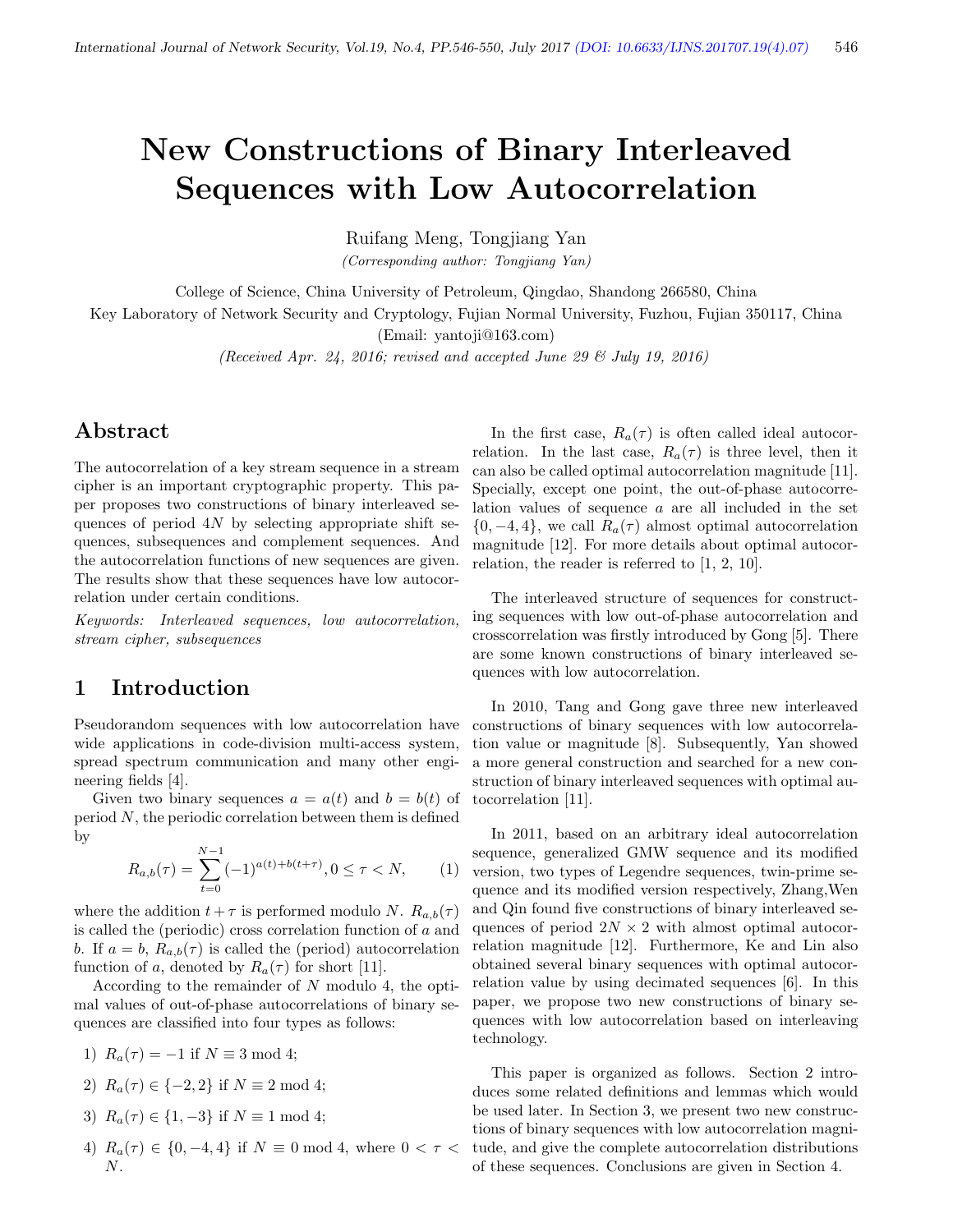### 2 Preliminaries

#### 2.1 Interleaved Sequence

**Definition 1.** [7] Let  $\{a_0, a_1, \dots, a_{T-1}\}$  be a set of T sequences of period N. An  $N \times T$  matrix U is formed by placing the sequence  $a_i$  on the ith column, where  $0 \leq i \leq$  $T-1$ . Then one can obtain an interleaved sequence u of period NT by concatenating the successive rows of the matrix U. For simplicity, the interleaved sequence u can be written as

$$
u = \mathbf{I}(a_0, a_1, \cdots, a_{T-1}),
$$

where **I** denotes the interleaved operator.

**Lemma 1.** [11] Let the binary sequence  $s = I(a_0(k))$ ,  $a_1(k), \cdots, a_{T-1}(k)$ , be a binary interleaved sequence of period KT, where  $0 \leq k \leq K-1$ , and  $T = \tau_1 T + \tau_2$ , where  $0 \leq \tau_2 \leq T-1$ . Its left shifted version is shown as: Case 1.  $\tau_2 = 0, 0 < \tau_1 < N$ .

$$
L^{\tau}(s) = \mathbf{I}(a_{\tau_2}(k+\tau_1), a_{1+\tau_2}(k+\tau_1), \cdots, a_{T-1}(k+\tau_1),
$$
  
\n
$$
a_0(k+\tau_1+1), \cdots, a_{\tau_2-1}(k+\tau_1+1)),
$$

where L denotes the left cyclic shift operator.

#### 2.2 Subsequence

**Lemma 2.** Let N be an odd number,  $s = (s(0), s(1))$ ,  $\cdots$ ,  $s(N-1)$ ) be a binary sequence of period N. Take two subsequences of sequence s:  $s_1 = (s(0), s(2), \cdots, s_1)$  $s(2t), \cdots$ ) and  $s_2 = (s(1), s(3), \cdots, s(2t+1), \cdots)$ , where  $t = 0, 1, 2, \cdots, N-1$ , 2t and  $2t+1$  are performed modulo N respectively. Then we have some results as follows:

1)  $R_{s_1}(\tau) = R_s(2\tau);$ 

$$
2) R_{s_2}(\tau) = R_s(2\tau);
$$

3) 
$$
R_{s_1,s_2}(\tau) = R_s(2\tau + 1);
$$

4) 
$$
R_{s_2,s_1}(\tau) = R_s(2\tau - 1).
$$

**Proof** By Equation  $(1)$ , we have

$$
R_{s_1}(\tau) = \sum_{t=0}^{N-1} (-1)^{s_1(t) + s_1(t+\tau)}
$$
  
= 
$$
\sum_{t=0}^{N-1} (-1)^{s(2t) + s(2t+2\tau)}
$$
  
= 
$$
\sum_{t=0}^{N-1} (-1)^{s(t') + s(t' + 2\tau)}
$$
  
= 
$$
R_s(2\tau),
$$

where  $t' = 2t$ . So 1) is proved. Similarly, the other three results can be proved obviously.

## 3 Two New Constructions

In this section, we introduce two new constructions of binary sequences of period 4N with low autocorrelation.

#### 3.1 Construction A

Let  $N \equiv 3 \pmod{4}$ ,  $s = (s(0), s(1), \dots, s(N-1))$  be a binary ideal autocorrelation sequence of period N. Define a new binary interleaved sequence of period 4N as the following:

$$
a = I(s_1, L^d(\overline{s_1}), s_2, L^d(\overline{s_2})),
$$
\n(2)

where  $\overline{s_1}$  is the complement sequence of  $s_1$ ,  $\overline{s_2}$  is the complement sequence of  $s_2$ ,  $d \neq \frac{N+1}{4}$  is an integer. Obviously, the sequence a possesses the balance property with the symbols "1" and "0" [9]. Next we consider the autocorrelation of the new sequence a.

Let  $\tau = 4\tau_1 + \tau_2$ ,  $\tau_2 = 0, 1, 2, 3$ . By Lemmas 1 and 2, the autocorrelation of sequence a due to four different values of  $\tau_2$  can be given by the following.

$$
R_a(\tau)
$$
  
=  $R_a(4\tau_1)$   
=  $R_{s_1}(\tau_1) + R_{L^d(\overline{s_1})}(\tau_1) + R_{s_2}(\tau_1) + R_{L^d(\overline{s_2})}(\tau_1)$   
=  $4R_s(2\tau_1)$ .

Since  $0 < \tau_1 < N$ ,  $2\tau_1 \neq 0 \pmod{N}$ ,  $R_s(2\tau_1) =$ −1. Then  $R_a(\tau) = -4$ , and it turns up  $N-1$  times altogether.

**Case 2.**  $\tau_2 = 1, 0 \leq \tau_1 < N$ .

$$
R_a(\tau)
$$
  
=  $R_a(4\tau_1 + 1)$   
=  $R_{s_1, \overline{s_1}}(\tau_1 + d) + R_{\overline{s_1}, s_2}(\tau_1 - d)$   
+  $R_{s_2, \overline{s_2}}(\tau_1 + d) + R_{\overline{s_2}, s_1}(\tau_1 + 1 - d)$   
=  $-R_{s_1}(\tau_1 + d) - R_{s_1, s_2}(\tau_1 - d)$   
-  $R_{s_2}(\tau_1 + d) - R_{s_2, s_1}(\tau_1 + 1 - d)$   
=  $-R_s(2(\tau_1 + d)) - R_s(2(\tau_1 - d) + 1)$   
-  $R_s(2(\tau_1 + d)) - R_s(2(\tau_1 + 1 - d) - 1)$   
=  $-2R_s(2\tau_1 + 2d) - 2R_s(2\tau_1 - 2d + 1).$ 

- 1) If  $\tau_1 = N d$ ,  $(2\tau_1 + 2d) = 0 \pmod{N}$ ,  $2\tau_1$   $2d + 1 \neq 0 \pmod{N}$ . Then  $R_s(2\tau_1 + 2d) = N$ ,  $R_s(2\tau_1 - 2d + 1) = -1.$  So  $R_a(\tau) = -2N + 2;$
- 2) If  $\tau_1 = \frac{N+2d-1}{2}$ ,  $2\tau_1 + 2d \neq 0 \pmod{N}$ ,  $2\tau_1$  $2d + 1 = 0$  (mod N). Then  $R_s(2\tau_1 + 2d) = -1$ ,  $R_s(2\tau_1 - 2d + 1) = N$ . So  $R_a(\tau) = 2 - 2N$ ;
- 3) If  $\tau_1 \neq N d$  and  $\tau_1 \neq \frac{N+2d-1}{2}$ ,  $2\tau_1 + 2d \neq$ 0 (mod N) and  $2\tau_1 - 2d + \overline{1} \neq 0$  (mod N). Then  $R_s(2\tau_1+2d) = R_s(2\tau_1-2d+1) = -1$ . So  $R_a(\tau) = 4.$

In this case,  $R_a(\tau) = -2N + 2$  turns up 2 times, and  $R_a(\tau) = 4$  turns up  $N - 2$  times.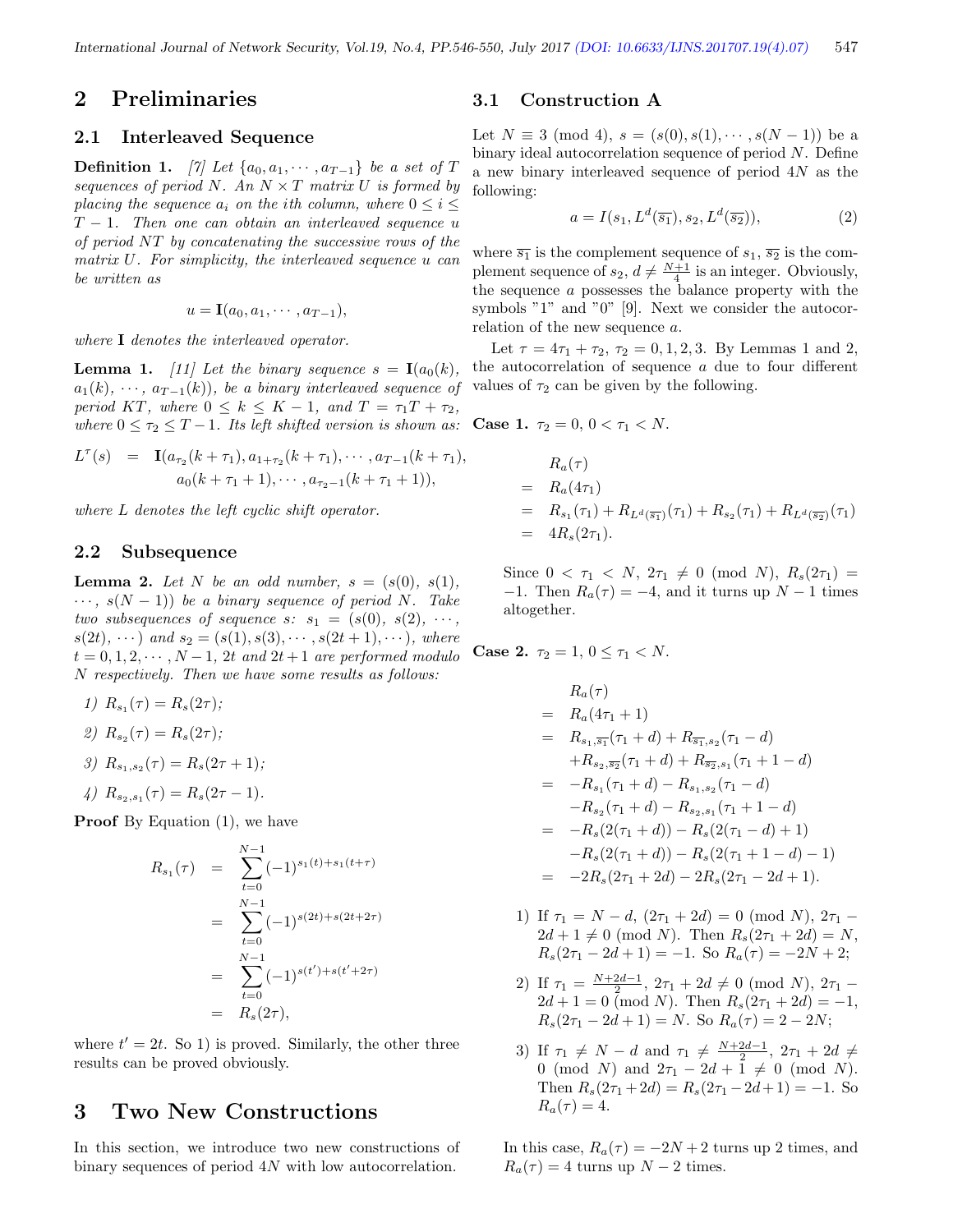Case 3.  $\tau_2 = 2, 0 \leq \tau_1 < N$ .

$$
R_a(\tau)
$$
  
=  $R_a(4\tau_1 + 2)$   
=  $R_{s_1,s_2}(\tau_1) + R_{\overline{s_1},\overline{s_2}}(\tau_1)$   
+  $R_{s_2,s_1}(\tau_1 + 1) + R_{\overline{s_2},\overline{s_1}}(\tau_1 + 1)$   
=  $R_s(2\tau_1 + 1) + R_s(2\tau_1 + 1)$   
+  $R_s(2(\tau_1 + 1) - 1) + R_s(2(\tau_1 + 1) - 1)$   
=  $4R_s(2\tau_1 + 1)$ .

- 1) If  $\tau_1 = \frac{N-1}{2}$ ,  $2\tau_1 + 1 = 0 \pmod{N}$ . Then  $R_s(2\tau_1 + 1) = N$ . So  $R_a(\tau) = 4N$ , and it turns up only 1 time;
- 2) If  $\tau_1 \neq \frac{N-1}{2}$ ,  $2\tau_1 + 1 \neq 0 \pmod{N}$ . Then  $R_s(2\tau_1 + 1) = -1.$  So  $R_a(\tau) = -4$ , and it turns up  $N-1$  times.

Case 4.  $\tau_2 = 3, 0 \leq \tau_1 < N$ .

$$
R_a(\tau)
$$
  
=  $R_a(4\tau_1 + 3)$   
=  $R_{s_1,s_2}(\tau_1 + d) + R_{\overline{s_1},s_1}(\tau_1 + 1 - d)$   
+  $R_{s_2,\overline{s_1}}(\tau_1 + 1 + d) + R_{\overline{s_2},s_2}(\tau_1 + 1 - d)$   
=  $-R_s(2(\tau_1 + d) + 1) - R_s(2(\tau_1 + 1 - d))$   
-  $R_s(2(\tau_1 + 1 + d) - 1) - R_s(2(\tau_1 + 1 - d))$   
=  $-2R_s(2\tau_1 + 2d + 1) - 2R_s(2\tau_1 - 2d + 2).$ 

- 1) If  $\tau_1 = \frac{N-2d+1}{2}$ ,  $2\tau_1 + 2d+1 = 0 \pmod{N}$ ,  $2\tau_1$  $2d+2 \neq 0 \pmod{N}$ . Then  $R_s(2\tau_1+2d+1) = N$ ,  $R_s(2\tau_1 - 2d + 2) = -1.$  So  $R_a(\tau) = -2N + 2;$
- 2) If  $\tau_1 = \frac{N+2d-2}{2}$ ,  $2\tau_1 + 2d+1 \neq 0 \pmod{N}$ ,  $2\tau_1$  $2d + 2 = 0 \pmod{N}$ . Then  $R_s(2\tau_1 + 2d + 1) =$  $-1, R_s(2\tau_1 - 2d + 2) = N.$  So  $R_a(\tau) = 2 - 2N;$
- 3) If  $\tau_1 \neq \frac{N-2d+1}{2}$  and  $\tau_1 \neq \frac{N+2d-2}{2}$ ,  $2\tau_1 + 2d+1 \neq$ 0 (mod N), and  $2\tau_1-2d+2\neq 0$  (mod N). Then  $R_s(2\tau_1 + 2d + 1) = R_s(2\tau_1 - 2d + 2) = -1.$  So  $R_a(\tau) = 4.$

In this case,  $R_a(\tau) = -2N + 2$  turns up 2 times, and  $R_a(\tau) = 4$  turns up  $N - 2$  times altogether.

According to the above discussion about  $R_a(\tau)$ , we obtain the following theorem.

**Theorem 1.** Let  $0 \leq \tau < 4N$ , and  $d \neq \frac{N+1}{4}$ . The autocorrelation function of the new sequence a defined by Equation  $(2)$  is:

$$
R_a(\tau) = \begin{cases} 4N & 2 \; times, \\ 2 - 2N & 4 \; times, \\ 4 & 2N - 4 \; times, \\ -4 & 2N - 2 \; times. \end{cases}
$$

Specially, let  $d = \frac{N+1}{4}$ . Then  $2\tau_1 + 2d = 2\tau_1 - 2d +$  $1(\text{mod } N)$  and  $2\tau_1 + 2d + 1 = 2\tau_1 - 2d + 2(\text{mod } N)$ . So in Case 2, the autocorrelation of the sequence  $a$  can be reduced to  $R_a(\tau) = -4R_s(2\tau_1 + 2d)$ . If  $\tau_1 = \frac{3N-1}{4}$ , then

 $2\tau_1 + 2d = 0 \pmod{N}, R_s(2\tau_1 + 2d) = N.$  So  $R_a(\tau) =$ −4N and it turns up 1 time. Otherwise, together with the facts that s has ideal autocorrelation,  $R_a(\tau) = 4$ . Similarly, in Case 4,  $R_a(\tau) = -4R_s(2\tau_1 + 2d + 1)$ . If  $\tau_1 =$  $\frac{N-3}{4}$ , then  $2\tau_1+2d+1=0$  (mod N),  $R_s(2\tau_1+2d+1)=N$ . So  $R_a(\tau) = -4N$  and it turns up 1 time. Otherwise,  $R_a(\tau) = 4$ . Naturally, based on Theorem 1, we can get the following corollary.

**Corollary 1.** Let  $0 \leq \tau < 4N$ , and  $d = \frac{N+1}{4}$ . The autocorrelation function of the new sequence a defined by Equation (2) is:

$$
R_a(\tau) = \begin{cases} 4N & 2 \ times, \\ -4N & 2 \ times, \\ 4 & 2N - 2 \ times, \\ -4 & 2N - 2 \ times. \end{cases}
$$

#### 3.2 Construction B

Let  $N \equiv 3 \pmod{4}$ ,  $s = (s(0), s(1), \dots, s(N-1))$  be a binary ideal autocorrelation sequence of period N. Define a new binary interleaved sequence of period 4N as the following:

$$
a = I(s_1, L^d(\overline{s_1}), \overline{s_2}, L^d(s_2)),\tag{3}
$$

where  $\overline{s_1}$  is the complement sequence of  $s_1$ ,  $\overline{s_2}$  is the complement sequence of  $s_2$ ,  $d$  is an arbitrary integer and  $d \neq \frac{(N+1)}{4}$  $\frac{+1}{4}$ .

Similarly to the Construction A, the new sequence a constructed as above is also balanced, and we can gain the autocorrelation of the new sequence a by calculation. Let  $\tau = 4\tau_1 + \tau_2$ ,  $\tau_2 = 0, 1, 2, 3$ . By Lemmas 1 and 2, the autocorrelation of sequence a given by Construction B due to four different values of  $\tau_2$  can be given by the following.

Case 1.  $\tau_2 = 0, 0 < \tau_1 < N$ .

$$
R_a(\tau)
$$
  
=  $R_a(4\tau_1)$   
=  $R_{s_1}(\tau_1) + R_{L^d(\overline{s_1})}(\tau_1) + R_{\overline{s_2}}(\tau_1) + R_{L^d(s_2)}(\tau_1)$   
=  $4R_s(2\tau_1)$ .

Since  $0 < \tau_1 < N$ ,  $2\tau_1 \neq 0 \pmod{N}$ ,  $R_s(2\tau_1) =$  $-1$ . Then  $R_a(\tau) = -4$ , and it turns up  $N-1$  times altogether.

Case 2. 
$$
\tau_2 = 1, 0 \le \tau_1 < N
$$
.

$$
R_a(\tau)
$$
  
=  $R_a(4\tau_1 + 1)$   
=  $R_{s_1, \overline{s_1}}(\tau_1 + d) + R_{\overline{s_1}, \overline{s_2}}(\tau_1 - d)$   
+  $R_{\overline{s_2}, s_2}(\tau_1 + d) + R_{s_2, s_1}(\tau_1 + 1 - d)$   
=  $-R_{s_1}(\tau_1 + d) + R_{s_1, s_2}(\tau_1 - d)$   
-  $R_{s_2}(\tau_1 + d) + R_{s_2, s_1}(\tau_1 + 1 - d)$   
=  $-R_s(2(\tau_1 + d)) + R_s(2(\tau_1 - d) + 1)$   
-  $R_s(2(\tau_1 + d)) + R_s(2(\tau_1 + 1 - d) - 1)$   
=  $-2R_s(2\tau_1 + 2d) + 2R_s(2\tau_1 - 2d + 1).$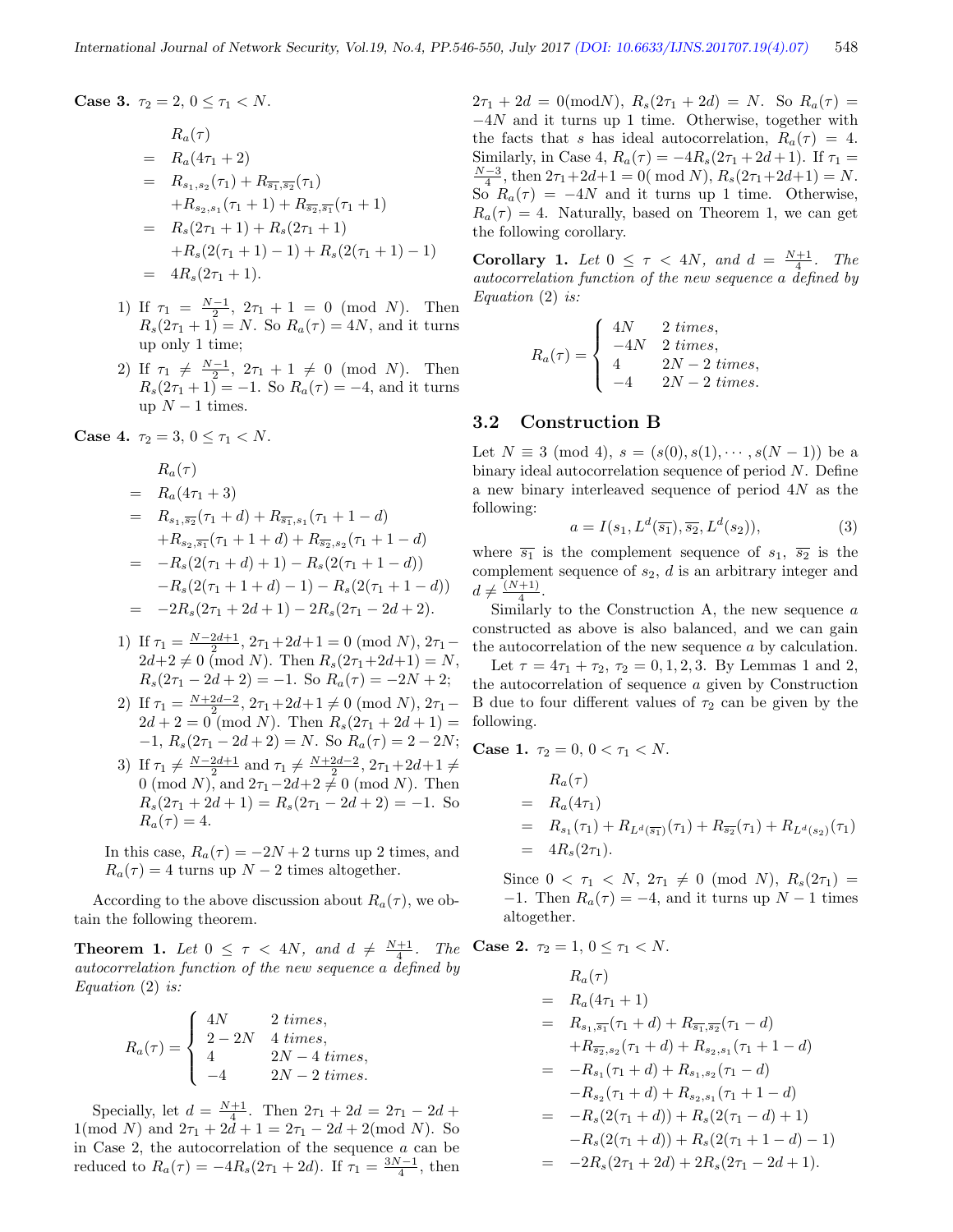- 1) If  $\tau_1 = N d$ ,  $2\tau_1 + 2d = 0 \pmod{N}$ ,  $2\tau_1$   $2d + 1 \neq 0 \pmod{N}$ . Then  $R_s(2\tau_1 + 2d) = N$ ,  $R_s(2\tau_1 - 2d + 1) = -1.$  So  $R_a(\tau) = -2N - 2;$
- 2) If  $\tau_1 = \frac{N+2d-1}{2}$ ,  $2\tau_1 + 2d \neq 0 \pmod{N}$ ,  $2\tau_1$  $2d + 1 = 0$  (mod N). Then  $R_s(2\tau_1 + 2d) = -1$ ,  $R_s(2\tau_1 - 2d + 1) = N$ . So  $R_a(\tau) = 2 + 2N$ ;
- 3) If  $\tau_1 \neq N d$  and  $\tau_1 \neq \frac{N+2d-1}{2}$ ,  $2\tau_1 + 2d \neq$ 0 (mod N) and  $2\tau_1 - 2d + 1 \neq 0$  (mod N). Then  $R_s(2\tau_1 + 2d) = R_s(2\tau_1 - 2d + 1) = -1$ . So  $R_a(\tau) = 0.$

In this case,  $R_a(\tau) = -2N - 2$  turns up 1 time,  $R_a(\tau) = 2N + 2$  turns up 1 time, and  $R_a(\tau) = 0$ turns up  $N-2$  times.

Case 3.  $\tau_2 = 2, 0 \leq \tau_1 < N$ .

$$
R_a(\tau)
$$
  
=  $R_a(4\tau_1 + 2)$   
=  $R_{s_1, \overline{s_2}}(\tau_1) + R_{\overline{s_1}, s_2}(\tau_1)$   
+  $R_{\overline{s_2}, s_1}(\tau_1 + 1) + R_{s_2, \overline{s_1}}(\tau_1 + 1)$   
=  $-R_s(2\tau_1 + 1) - R_s(2\tau_1 + 1)$   
-  $R_s(2(\tau_1 + 1) - 1) - R_s(2(\tau_1 + 1) - 1)$   
=  $-4R_s(2\tau_1 + 1).$ 

- 1) If  $\tau_1 = \frac{N-1}{2}$ ,  $2\tau_1 + 1 = 0 \pmod{N}$ . Then  $R_s(2\tau_1 + 1) = N$ . So  $R_a(\tau) = -4N$ , and it turns up only 1 time;
- 2) If  $\tau_1 \neq \frac{N-1}{2}$ ,  $2\tau_1 + 1 \neq 0 \pmod{N}$ . Then  $R_s(2\tau_1 + 1) = -1.$  So  $R_a(\tau) = 4$ , and it turns up  $N-1$  times.

Case 4.  $\tau_2 = 3, 0 \leq \tau_1 < N$ .

$$
R_a(\tau)
$$
  
=  $R_a(4\tau_1 + 3)$   
=  $R_{s_1,s_2}(\tau_1 + d) + R_{\overline{s_1},s_1}(\tau_1 + 1 - d)$   
+  $R_{\overline{s_2},\overline{s_1}}(\tau_1 + 1 + d) + R_{s_2,\overline{s_2}}(\tau_1 + 1 - d)$   
=  $R_s(2(\tau_1 + d) + 1) - R_s(2(\tau_1 + 1 - d))$   
+  $R_s(2(\tau_1 + 1 + d) - 1) - R_s(2(\tau_1 + 1 - d))$   
=  $2R_s(2\tau_1 + 2d + 1) - 2R_s(2\tau_1 - 2d + 2).$ 

- 1) If  $\tau_1 = \frac{N-2d+1}{2}$ ,  $2\tau_1 + 2d+1 = 0 \pmod{N}$ ,  $2\tau_1$  $2d+2 \neq 0 \pmod{N}$ . Then  $R_s(2\tau_1+2d+1) = N$ ,  $R_s(2\tau_1 - 2d + 2) = -1.$  So  $R_a(\tau) = 2N + 2;$
- 2) If  $\tau_1 = \frac{N+2d-2}{2}$ ,  $2\tau_1 + 2d+1 \neq 0 \pmod{N}$ ,  $2\tau_1$  $2d + 2 = 0 \pmod{N}$ . Then  $R_s(2\tau_1 + 2d + 1) =$  $-1, R_s(2\tau_1 - 2d + 2) = N$ . So  $R_a(\tau) = -2 - 2N$ ;
- 3) If  $\tau_1 \neq \frac{N-2d+1}{2}$  and  $\tau_1 \neq \frac{N+2d-2}{2}$ . Then  $2\tau_1$  +  $2d+1 \neq 0 \pmod{N}, 2\tau_1 - 2d + 2 \neq 0 \pmod{N}.$ So  $R_s(2\tau_1+2d+1) = R_s(2\tau_1-2d+2) = -1$ , By calculation, the autocorrelation of a is  $R_a(\tau) = 0.$

In this case,  $R_a(\tau) = 2N+2$  turns up 1 time,  $R_a(\tau) =$  $-2N-2$  turns up 1 time, and  $R_a(\tau) = 0$  turns up  $N-2$  times altogether.

According to the above discussion about  $R_a(\tau)$ , we prove the following theorem.

**Theorem 2.** Let  $0 \leq \tau < 4N$ , and  $d \neq \frac{N+1}{4}$ . The autocorrelation function of the new sequence a defined by Equation (3) is:

$$
R_a(\tau) = \begin{cases} 4N & 1 \; time, \\ -4N & 1 \; time, \\ -4 & N-1 \; times, \\ 4 & N-1 \; times, \\ 0 & 2N-4 \; times, \\ -2-2N & 2 \; times, \\ 2+2N & 2 \; times. \end{cases}
$$

In a special case:  $d = \frac{N+1}{4}$ , similarly to Corollary 1, we can conclude the following corollary.

**Corollary 2.** Let  $0 \leq \tau < 4N$ , and  $d = \frac{N+1}{4}$ . The autocorrelation function of the new sequence a defined by Equation (3) is:

$$
R_a(\tau) = \begin{cases} 4N & 1 \ time, \\ -4N & 1 \ time, \\ 4 & N-1 \ times, \\ -4 & N-1 \ times, \\ 0 & 2N \ times. \end{cases}
$$

Obviously, except for  $-4N$ , the values of out-of-phase autocorrelation of the sequence a are all contained in the set  $\{0, -4, 4\}$ . Therefore, the sequence a in Corollary 2 is a binary sequence with almost optimal autocorrelation magnitude.

**Example 1.** Let  $N = 7$ ,  $d = \frac{N+1}{4}$ , and  $s =$  $(1, 1, 1, 0, 0, 1, 0), a$  m-sequence of period 7. The new sequence a of period  $4N = 28$  defined by Construction A is

$$
t = (1, 1, 1, 0, 1, 1, 0, 0, 0, 0, 1, 0, 0, 1, 1, 1, 1, 0, 1, 1, 0, 0, 0, 0, 1, 0, 0, 1).
$$

By calculation, the autocorrelation of a is

$$
R_a(\tau) = \{28, 4, -4, 4, -4, 4, -4, -28, -4, 4, -4, 4, -4, 4, 28, 4, -4, 4, -4, 4, -4, -28, -4, 4, -4, 4, -4, 4\},\
$$

which is compatible with the result given by Corollary 1.

**Example 2.** Let  $N = 7$ ,  $d = \frac{N+1}{4}$ , and  $s =$  $(1, 1, 1, 0, 0, 1, 0),$  a m-sequence of period  $\overline{7}$ . The new sequence a of period  $4N = 28$  defined by Construction B is

$$
t = (1, 1, 0, 1, 1, 1, 1, 1, 0, 0, 0, 1, 0, 1, 0, 0, 0, 1, 0, 1, 0, 0, 0, 0, 0, 0, 1, 1, 1, 0, 1, 0).
$$

$$
R_a(\tau) = \{28, 0, 4, 0, -4, 0, 4, 0, -4, 0, 4, 0, -4, 0, -28, 0, -4, 0, 4, 0, -4, 0, 4, 0, -4, 0, 4, 0\},\
$$

which is compatible with the result given by Corollary 2.